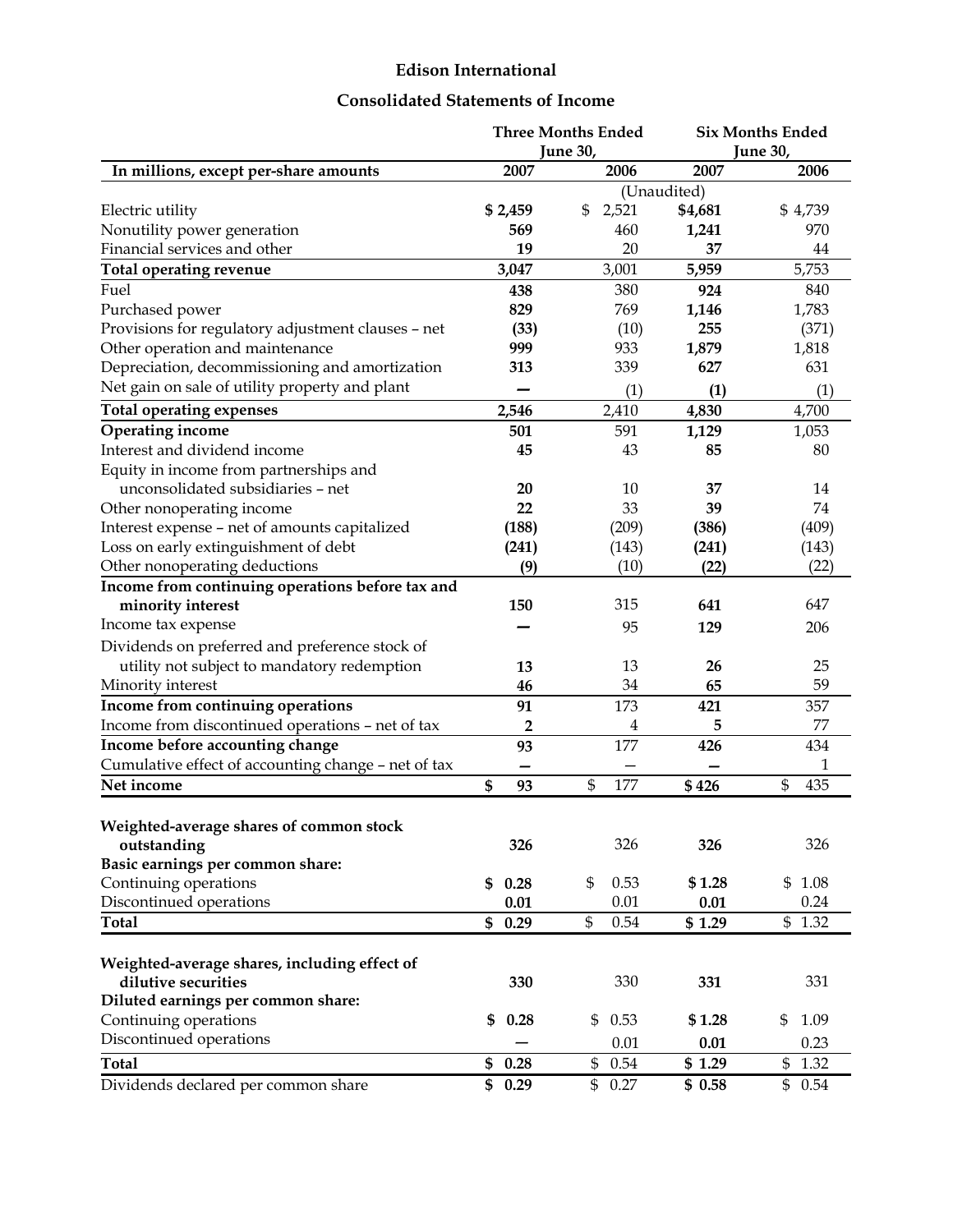### **Edison International Consolidated Balance Sheets**

| In millions                                                                    | June 30,<br>2007 |                   | December 31,<br>2006 |
|--------------------------------------------------------------------------------|------------------|-------------------|----------------------|
|                                                                                | (Unaudited)      |                   |                      |
| <b>ASSETS</b>                                                                  |                  |                   | 1,795                |
| Cash and equivalents<br>Restricted cash                                        | \$               | 1,219             | \$                   |
|                                                                                |                  | 52                | 59                   |
| Margin and collateral deposits                                                 |                  | 232               | 124                  |
| Receivables, less allowances of \$26 and \$29 for uncollectible accounts at    |                  | 1,050             | 1,014                |
| respective dates<br>Accrued unbilled revenue                                   |                  | 480               | 303                  |
| Fuel inventory                                                                 |                  | 133               | 122                  |
|                                                                                |                  | 282               | 270                  |
| Materials and supplies<br>Accumulated deferred income taxes - net              |                  | 349               | 203                  |
| Derivative assets                                                              |                  | 277               | 328                  |
|                                                                                |                  | 385               | 554                  |
| Regulatory assets<br>Short-term investments                                    |                  | 317               | 558                  |
| Other current assets                                                           |                  | 215               | 152                  |
| <b>Total current assets</b>                                                    |                  |                   |                      |
|                                                                                |                  | 4,991             | 5,482                |
| Nonutility property - less accumulated provision for depreciation of \$1,688   |                  | 4,534             | 4,356                |
| and \$1,627 at respective dates                                                |                  | 3,304             | 3,184                |
| Nuclear decommissioning trusts                                                 |                  | 271               | 308                  |
| Investments in partnerships and unconsolidated subsidiaries                    |                  | 2,507             |                      |
| Investments in leveraged leases                                                |                  | 108               | 2,495<br>91          |
| Other investments                                                              |                  |                   |                      |
| Total investments and other assets                                             |                  | 10,724            | 10,434               |
| Utility plant, at original cost:<br>Transmission and distribution              |                  |                   |                      |
| Generation                                                                     |                  | 18,138            | 17,606               |
|                                                                                |                  | 1,481             | 1,465                |
| Accumulated provision for depreciation                                         |                  | (4, 927)<br>1,684 | (4,821)              |
| Construction work in progress<br>Nuclear fuel, at amortized cost               |                  | 168               | 1,486<br>177         |
|                                                                                |                  |                   |                      |
| Total utility plant                                                            |                  | 16,544            | 15,913               |
| Regulatory assets                                                              |                  | 2,821             | 2,818                |
| Restricted cash                                                                |                  | 62                | 91                   |
| Margin and collateral deposits                                                 |                  | 14                | 4                    |
| Derivative assets                                                              |                  | 107               | 131                  |
| Rent payments in excess of levelized rent expense under plant operating leases |                  | 668               | 556                  |
| Other long-term assets                                                         |                  | 1,052             | 832                  |
| <b>Total long-term assets</b>                                                  |                  | 4,724             | 4,432                |
| <b>Total assets</b>                                                            |                  | \$36,983          | \$<br>36,261         |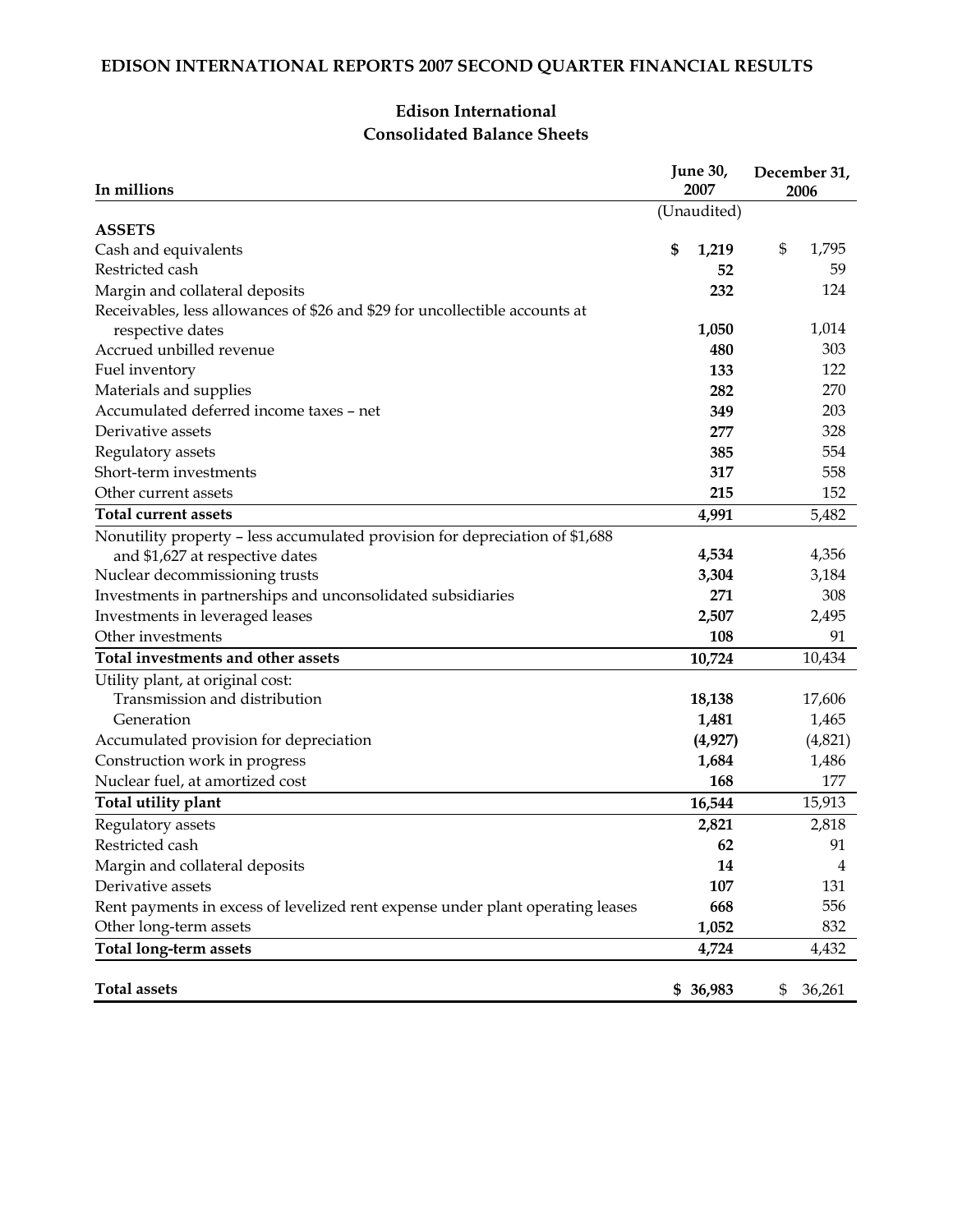| In millions, except share amounts                                             | <b>June 30,</b><br>2007 | December 31,<br>2006 |
|-------------------------------------------------------------------------------|-------------------------|----------------------|
|                                                                               | (Unaudited)             |                      |
| LIABILITIES AND SHAREHOLDERS' EQUITY                                          |                         |                      |
| Short-term debt                                                               | \$<br>175               | \$                   |
| Long-term debt due within one year                                            | 330                     | 488                  |
| Accounts payable                                                              | 853                     | 926                  |
| Accrued taxes                                                                 | 163                     | 155                  |
| Accrued interest                                                              | 182                     | 196                  |
| Counterparty collateral                                                       | 40                      | 36                   |
| Customer deposits                                                             | 212                     | 198                  |
| <b>Book</b> overdrafts                                                        | 222                     | 140                  |
| Derivative liabilities                                                        | 123                     | 181                  |
| Regulatory liabilities                                                        | 1,120                   | 1,000                |
| Other current liabilities                                                     | 859                     | 983                  |
| <b>Total current liabilities</b>                                              | 4,279                   | 4,303                |
| Long-term debt                                                                | 9,091                   | 9,101                |
| Accumulated deferred income taxes - net                                       | 5,309                   | 5,297                |
| Accumulated deferred investment tax credits                                   | 119                     | 122                  |
| Customer advances                                                             | 161                     | 160                  |
| Derivative liabilities                                                        | 65                      | 86                   |
| Power-purchase contracts                                                      | 27                      | 32                   |
| Accumulated provision for pensions and benefits                               | 1,152                   | 1,099                |
| Asset retirement obligations                                                  | 2,810                   | 2,759                |
| Regulatory liabilities                                                        | 3,234                   | 3,140                |
| Other deferred credits and other long-term liabilities                        | 1,494                   | 1,267                |
| Total deferred credits and other liabilities                                  | 14,371                  | 13,962               |
| <b>Total liabilities</b>                                                      | 27,741                  | 27,366               |
| <b>Minority interest</b>                                                      | 292                     | 271                  |
| Preferred and preference stock of utility not subject to mandatory redemption | 915                     | 915                  |
| Common stock, no par value (325,811,206 shares outstanding at each date)      | 2,106                   | 2,080                |
| Accumulated other comprehensive income (loss)                                 | (18)                    | 78                   |
| Retained earnings                                                             | 5,947                   | 5,551                |
| Total common shareholders' equity                                             | 8,035                   | 7,709                |
| Total liabilities and shareholders' equity                                    | \$36,983                | \$36,261             |

## **Edison International Consolidated Balance Sheets**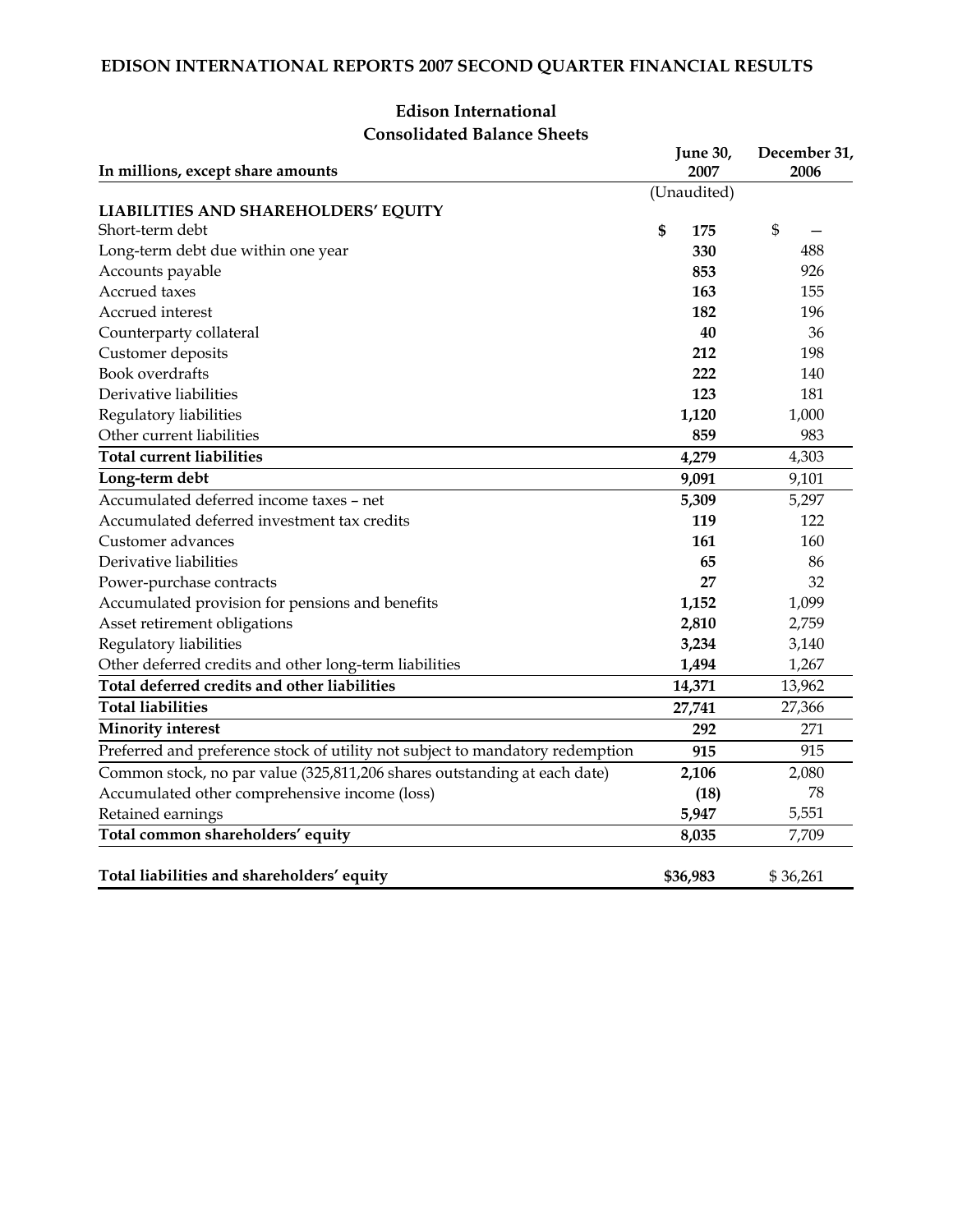|                                                                        |             | <b>Six Months Ended</b><br>June 30, |
|------------------------------------------------------------------------|-------------|-------------------------------------|
| In millions                                                            | 2007        | 2006                                |
|                                                                        |             | (Unaudited)                         |
| Cash flows from operating activities:                                  |             |                                     |
| Net income                                                             | \$<br>426   | \$<br>435                           |
| Less: income from discontinued operations - net of tax                 | 5           | 77                                  |
| Income from continuing operations                                      | 421         | 358                                 |
| Adjustments to reconcile to net cash provided by operating activities: |             |                                     |
| Cumulative effect of accounting change - net of tax                    |             | (1)                                 |
| Depreciation, decommissioning and amortization                         | 627         | 631                                 |
| Realized loss on nuclear decommissioning trusts                        | 23          |                                     |
| Other amortization                                                     | 64          | 43                                  |
| Minority interest                                                      | 65          | 59                                  |
| Deferred income taxes and investment tax credits                       | (193)       | 160                                 |
| Equity in income from partnerships and unconsolidated subsidiaries     | (37)        | (14)                                |
| Income from leveraged leases                                           | (31)        | (36)                                |
| Levelized rent expense                                                 | (112)       | (112)                               |
| Loss on early extinguishment of debt                                   | 241         | 143                                 |
| Regulatory assets - long-term                                          | 76          | 112                                 |
| Regulatory liabilities - long-term                                     | (1)         | (174)                               |
| Derivative assets - long-term                                          | (4)         | 14                                  |
| Derivative liabilities - long-term                                     | (57)        | 38                                  |
| Other assets                                                           | (22)        | (96)                                |
| Other liabilities                                                      | 251         | (14)                                |
| Margin and collateral deposits - net of collateral received            | (113)       | 263                                 |
| Receivables and accrued unbilled revenue                               | (189)       | (78)                                |
| Derivative assets - short-term                                         | (40)        | 171                                 |
| Derivative liabilities - short-term                                    | (63)        | 42                                  |
| Inventory and other current assets                                     | (42)        | (47)                                |
| Regulatory assets - short-term                                         | 169         | (204)                               |
| Regulatory liabilities - short-term                                    | 121         | 29                                  |
| Accrued interest and taxes                                             | 205         | (4)                                 |
| Accounts payable and other current liabilities                         | (151)       | (333)                               |
| Distributions and dividends from unconsolidated entities               | 21          | 26                                  |
| Operating cash flows from discontinued operations                      | 5           | 82                                  |
| Net cash provided by operating activities                              | 1,234       | 1,058                               |
|                                                                        |             |                                     |
| Cash flows from financing activities:<br>Long-term debt issued         | 2,905       | 1,815                               |
| Premium paid on extinguishment of debt and issuance costs              | (240)       | (26)                                |
| Long-term debt repaid                                                  | (2,965)     | (1,818)                             |
| Issuance of preference stock                                           |             | 196                                 |
| Rate reduction notes repaid                                            | (116)       | (116)                               |
| Short-term debt financing - net                                        | 175         | 518                                 |
| Change in book overdrafts                                              | 82          | (64)                                |
| Shares purchased for stock-based compensation                          | (180)       | (101)                               |
|                                                                        | 72          |                                     |
| Proceeds from stock option exercises                                   | 35          | 33                                  |
| Excess tax benefits related to stock option exercises                  |             | 14                                  |
| Dividends to minority shareholders                                     | (32)        | (63)                                |
| Dividends paid                                                         | (189)       | (176)                               |
| Net cash provided (used) by financing activities                       | (453)<br>\$ | \$<br>212                           |

## **Edison International Consolidated Statements of Cash Flows**